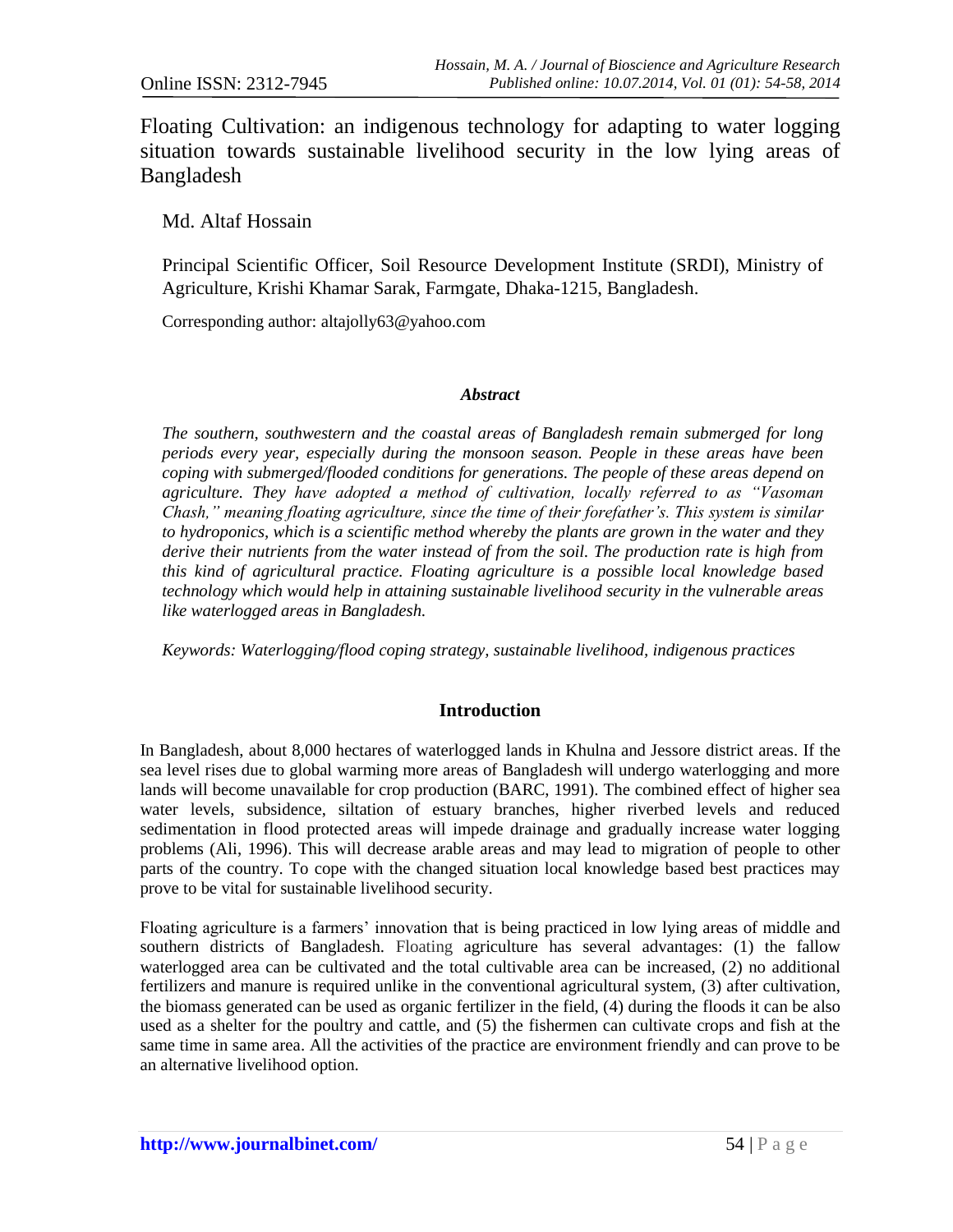Floating agriculture by using naturally grown water hyacinth is an indigenous knowledge and technique of local farmers for growing vegetables, seedlings and flowers in waterlogged areas. In this paper we will discuss the potentiality of this practice for sustainable livelihood security in low lying areas of Bangladesh.

# **Farming procedure of Floating Cultivation**

The soil-less cultivation system was first introduced in Gopalgonj, Pirojpur and Barisal district in Bangladesh. Recently this farming system is practiced in water logged areas of Keshabpur of Jessore District. The cultivation procedures are not identical in all areas. The hydroponics farming technique of Gopalgonj is quite different from that of the Pirojpur technique. Considering the uniqueness of the technique involved only the Gopalgonj method is mentioned below:

#### **i) Floating bed (Dhap) preparation**

After harvesting the Aman (cultivated in the monsoon season) paddy, water hyacinth is collected in May to July from the nearby river, canals, ditches, lagoons and from the wetland where it grows profusely. Straw and rice stubble are also used for the same purpose.

The depth of the water bodies is not so significant for preparation of bed. They can be made and managed in any depth of water. Farmers put a long bamboo on the mass of fully matured water hyacinths. Then a man stands on the bamboo and gathers immature hyacinth over mature one. He starts to pull the water hyacinths from the both sides of the bamboo and flatten them under foot. In this process he proceeds towards the end of the bamboo. This process is continued until the desired height and length of the bed is attained. Farmers again dump water hyacinths after 7-10 days later from the first dumping and then the bed is left for decomposition before sowing or planting of seedlings. The upper layer is comprised of deposits of small and quick-rotting waterworts (or small duck weed type of plant), which degrade quickly and make for good manure. It requires 15-20 days from the collection and preparation of the water hyacinth and other materials or the floating bed before cultivation can begin. Farmers carry this bed by rowing to the desired area.

#### **ii) Shape and size of the floating bed**

The size and shape of the bed is not fixed. Farmers make the bed as their desired size and shape. Generally, the dimension of the bed is 50-155 ft. long, 5-7 ft. width and 2-3 ft. height. The distances between beds depend on length of land. The narrow strip shaped bed is made so that it can be easily made by gathering water hyacinths easily, can be easily carried to desired places and harvesting of crops is convenient.

#### **iii) Cultivation procedure**

Sometimes farmers make a small ball called 'Tema' which is made by aquatic plant locally known as Dulali lata along with compost material. After making the ball farmers put sprouted seeds into it*.* They make seedbed on raised land around their homestead areas and put the Tema on seedbed.

In Tungipara Upazila, Gopalgonj farmers cultivate mixed crop on floating beds. At initial stage they cultivate Ladies finger, Cucumber and ribbed gourd in the same bed during June to August. Usually two rows of Ladies finger and one row of Cucumber or Ribbed Gourd are alternately cultivated. Crops are harvested from the month of August to October. The crops are harvested one after another till the next rainy season. Farmers use small country boat to move around the floating beds and pick up vegetables from the beds.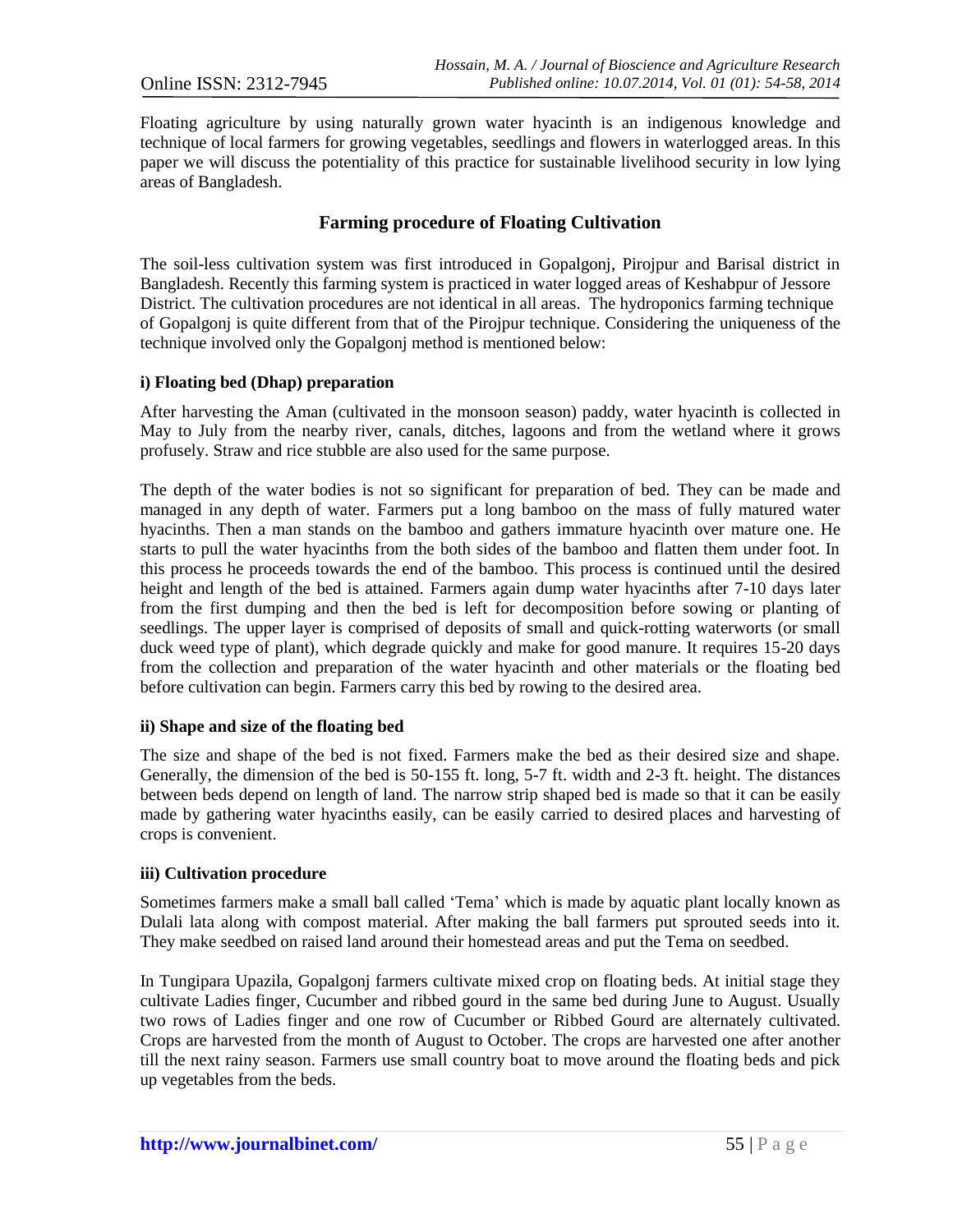

Figure 1. A newly built floating bed



Figure 3. Red Amaranth and Okra in beds



Figure 2. A ready bed for planting



Figure 4. A group of beds with crops



Figure 5. Intercultural operations in bed



Figure 6. Coriander and Okra in a bed

## **iv) Maintenance**

Sometimes saplings on the floating bed turns yellow, to encounter the problem farmers chop the decomposed parts of the bed, roots of water hyacinth and put them underneath the seedlings or put the chopped materials on the floating bed one feet away from the edge of the bed. Thus, the seedlings get nutrients from the same and become healthy and start to grow. After planting saplings onto the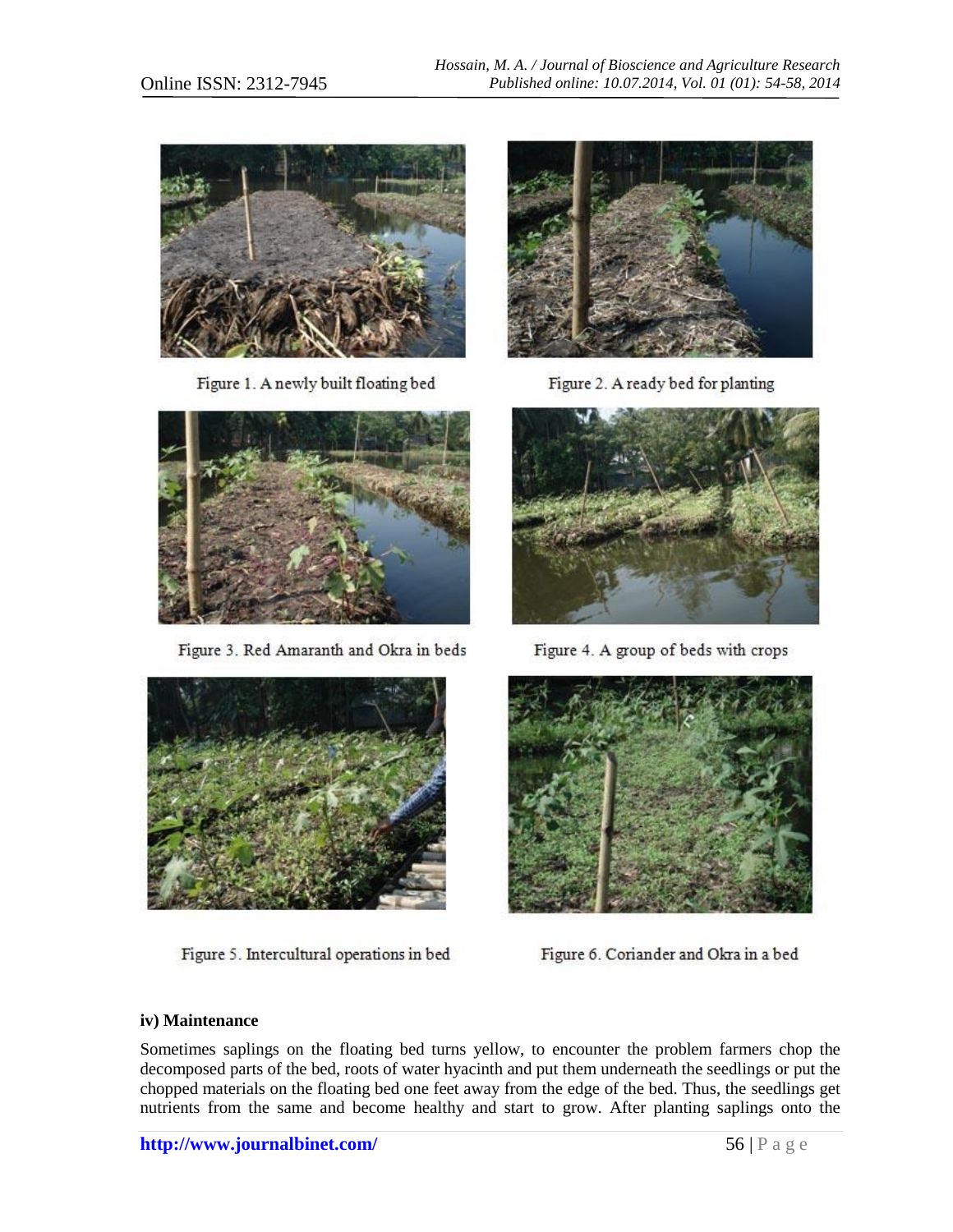floating bed de-weeding becomes a regular job of farmers. Bamboos are used as anchorage of floating beds to keep them fixed in a place and prevent from floating away by wind or water current. During the monsoon, farmers use small country boats to manage the floating agricultural land.

### **v) Cost & Benefit Analysis of Floating Vegetable Cultivation**

Following is a brief estimate of costs incurred and benefits accrued from a typical soil-less cultivation system in floating vegetable culture consisting of 10 Dhaps, each measuring about 45 feet x 06 feet  $=$ 270 sq. feet. Estimated cost for making 10 floating beds is BDT 10,000.00 while estimated income from 10 such beds is BDT 34,000.00; the gross benefit being BDT 24,000.00 per season (Table 1  $\&$ 2).

## **Potentials for Application**

The floating agriculture practice in the southern parts of the country represents a traditional/indigenous agriculture system for the water logged or the submerged area in Bangladesh. The people of the southern parts of Bangladesh adopted the practice based on their traditions and the community's culture and wisdom. This is an environment-friendly and beneficial practice. People use the floating agriculture practice as a model in the pond and other water bodies in other parts of the country. It could be a sustainable and profitable practice in Bangladesh as well as for other countries facing a similar situation.

| S1.               | Cost Heads                              | Amount      | Unit Cost (BDT) | <b>Total Cost</b> |  |  |
|-------------------|-----------------------------------------|-------------|-----------------|-------------------|--|--|
| No.               |                                         |             |                 | $(BDT)*$          |  |  |
|                   | Construction of hydroponics             | 60 man days | 100.00          | 6000.00           |  |  |
| $\overline{2}$    | Raw materials (water                    | 20 man days | 100.00          | 2000.00           |  |  |
|                   | hyacinths & other aquatic               |             |                 |                   |  |  |
|                   | weeds)                                  |             |                 |                   |  |  |
| 3                 | Seed & seedlings                        | 10 beds     | 60.00           | 600.00            |  |  |
| 4                 | Nursing/maintenance,                    | 10 beds     | 200.00          | 2000.00           |  |  |
|                   | purchase of bamboo,                     |             |                 |                   |  |  |
|                   | insecticides & harvesting               |             |                 |                   |  |  |
| <b>Total Cost</b> | 10,000.00                               |             |                 |                   |  |  |
|                   | $N_{\text{obs}}$ , 1 HC $\phi = 70$ DDT |             |                 |                   |  |  |

Table 1. Estimated Cost for making 10 floating beds during rainy season

Note:  $1 \text{ US } $=(10 \text{ BD})$ 

Table 2. Estimated Income from 10 floating beds

| S1                | Income Heads         | Amount $(Kg)$ | Unit Income (BDT) | <b>Total Income</b> |
|-------------------|----------------------|---------------|-------------------|---------------------|
| No.               |                      |               |                   | (BDT)               |
|                   | Ladies finger        | 2000          | $6.00$ /Kg        | 12000.00            |
|                   | <b>Ridged Gourd</b>  | 400           | $6.00$ /Kg        | 2400.00             |
|                   | <b>Red Amaranth</b>  | 600           | $8.00$ /Kg        | 4800.00             |
|                   | Taro, Indian spinach |               | 60.00/Bed         | 600.00              |
|                   | Compost manure       | 30,000        | $0.50 /$ Kg       | 15000.00            |
| <b>Total Cost</b> | 34,000.00            |               |                   |                     |